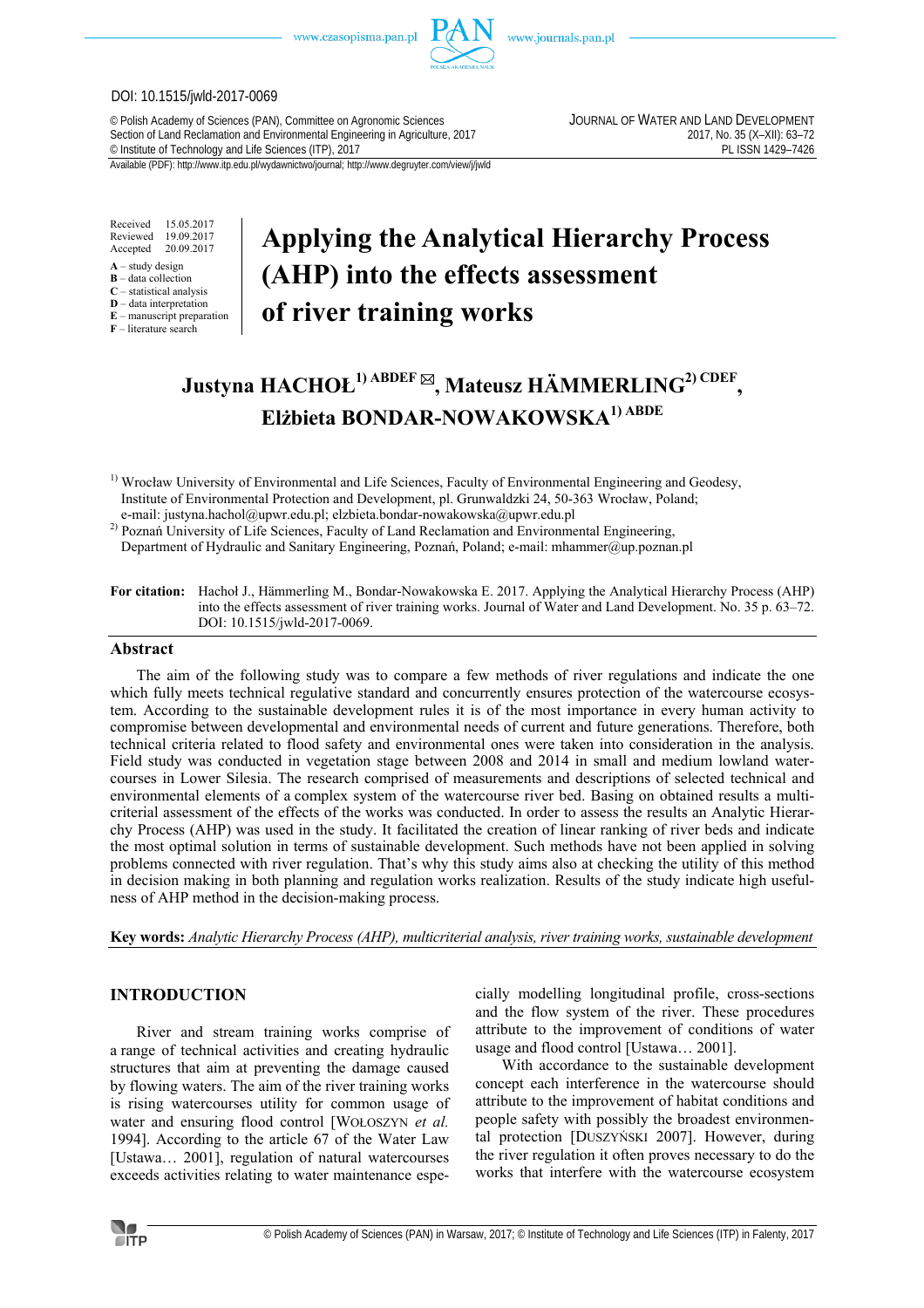[BYLAK *et al.* 2009; JERMACZEK *et al.* 2014; KÖHLER *et al.* 2010; WYŻGA *et al.* 2009]. Due to that it is suggested to adopt solutions that may maximally balance technical and environmental requirements.

The aim of the following study is to compare five alternative river training works patterns and indicate the one which fully meets technical regulative standard and concurrently ensures protection of the watercourse ecosystem.

The analysis was conducted basing on the field research. To compile the results AHP method was used. It is an expert method. Such methods have not been applied in solving problems connected with river training works. That's why this study aims also at checking the utility of this method in decision making in both planning and regulation works realization.

#### **METHODS**

#### **RESEARCH SUBJECTS**

The research was conducted in vegetation periods between 2010 and 2014 in regulated 100 m long sections of five lowland watercourses in Lower Silesia located in the south-east of Poland (Tab. 1).

| Table 1. Study objects |  |
|------------------------|--|
|------------------------|--|

| Watercourse<br>name | Study<br>section<br>name | Tributary<br>to | Length of the<br>watercourse<br>km | Catchment<br>area<br>km <sup>2</sup> |
|---------------------|--------------------------|-----------------|------------------------------------|--------------------------------------|
| Dobra               | O1                       | Widawa          | 36.1                               | 284.0                                |
| Sasiecznica         | O <sub>2</sub>           | Barycz          | 43.8                               | 545.2                                |
| Sleza               | O <sub>3</sub>           | Odra            | 84.1                               | 971.7                                |
| Tarnawka            | Ο4                       | Strzegomka      | no data                            | 40.3                                 |
| <b>Zurawka</b>      | O <sub>5</sub>           | Sleza           | 27.5                               | 173.6                                |

Source: own elaboration based on data provided by Lower Silesian Board of Land Reclamation and Water Equipment in Wrocław (Pol. Dolnośląski Zarząd Melioracji i Urządzeń Wodnych we Wrocławiu).

All were located in areas with similar climate (moderate, transition zone between maritime and continental), geology (Foresudetic Monocline, Permian Rocks and Trias) and soil (Luvisols formed from loess and brown soil) conditions. These features are typical for the lowland part of the ecoregion that constitutes central European highlands and plains [PE-TERSEN, GISLASON 1995]. All examined objects were uncontaminated and free of industrial wastewater.

River training works were performed 3–5 years prior to the beginning of the research. They mainly referred to: deepening the river bed, alternating banks inclination, strengthening river banks using fascine, block gabions and concrete elements if necessary. The range of works conducted in particular sections was presented in Table 2. Study sections are presented in Photo 1.

Both technical and environmental criteria were incorporated in the assessment. Each of them is defined with elements which will qualify the choice of optimal solution.

**Table 2.** The range of river training works in study sections

|                                                                                           |                      |                             | Study sections           |               |               |
|-------------------------------------------------------------------------------------------|----------------------|-----------------------------|--------------------------|---------------|---------------|
| The range of the river<br>training works                                                  | $\frac{1}{\sqrt{2}}$ | $rac{\text{zincznica}}{02}$ | $\frac{1}{\text{Sleza}}$ | $\frac{1}{2}$ | Żurawka<br>O5 |
| Mowing the plants in the littoral<br>and on scarps                                        | X                    | X                           | X                        | X             | X             |
| Slit and water plants removal                                                             |                      | X                           |                          | X             | X             |
| Deepening the watercourse                                                                 | X                    |                             | X                        |               |               |
| Conformation of the cross-section<br>with scarps of 1:2 slope                             |                      | X                           |                          | X             | $\mathbf x$   |
| Conformation of the cross-section<br>with vertical scarps                                 | X                    |                             | $\mathbf x$              |               |               |
| Scarps' strengthening with sod                                                            |                      | X                           |                          |               |               |
| Strengthening scarps' feet with<br>fascine                                                |                      |                             |                          |               | X             |
| Scarps' strengthening with block<br>gabions                                               | X                    |                             |                          |               |               |
| Scarps' and bed strengthening<br>with openwork concrete slabs                             |                      |                             |                          | X             |               |
| Scarps' strengthening with concrete<br>walls, bed strengthening with<br>concrete elements |                      |                             | X                        |               |               |

Explanation:  $x -$  done treatments.

Source: own elaboration.

#### **TECHNICAL CRITERION**

By way of the technical criterion the elements influencing the degree of the valley protection against the flood were considered. They were as follows:

- slope gradient,
- $-$  the width of the river bed,
- $-$  the depth of the river bed,
- bank strengthening,
- the bottom substrate.

Slope gradient has an impact on the velocity of the water flow. Increasing slope causes increase of the flow velocity because of the lower flow resistance due to the decreased internal distortion resistance caused by the reduced sinuosity [ERSKINE 1990]. The width, depth and banks' inclination define the river bed capacity [RADECKI-PAWLIK, SKALSKI 2008]. The following parameters were measured in cross-sections located every 10 m along the study sections. Basing on that mean value was calculated for the whole section. In the same cross-sections the kind of bank strengthening and the bottom substrate were assessed.

**Table 3.** Scale of the assessment of the banks strengthening and bottom substrate

| The<br>number<br>of points | The sort of scarps'<br>strengthening               | The<br>number<br>of points | The sort<br>of the river bed<br>substrate |
|----------------------------|----------------------------------------------------|----------------------------|-------------------------------------------|
|                            | lack                                               |                            | organic                                   |
| 2                          | biological cover                                   | 2                          | sand                                      |
| 3                          | fascine                                            | ٩                          | gravel                                    |
| 4                          | rip rap                                            |                            | stones                                    |
| 5                          | gabions                                            |                            | concrete                                  |
| 6                          | retaining wall, concrete<br>cladding, sheet piling |                            |                                           |

Source: own elaboration.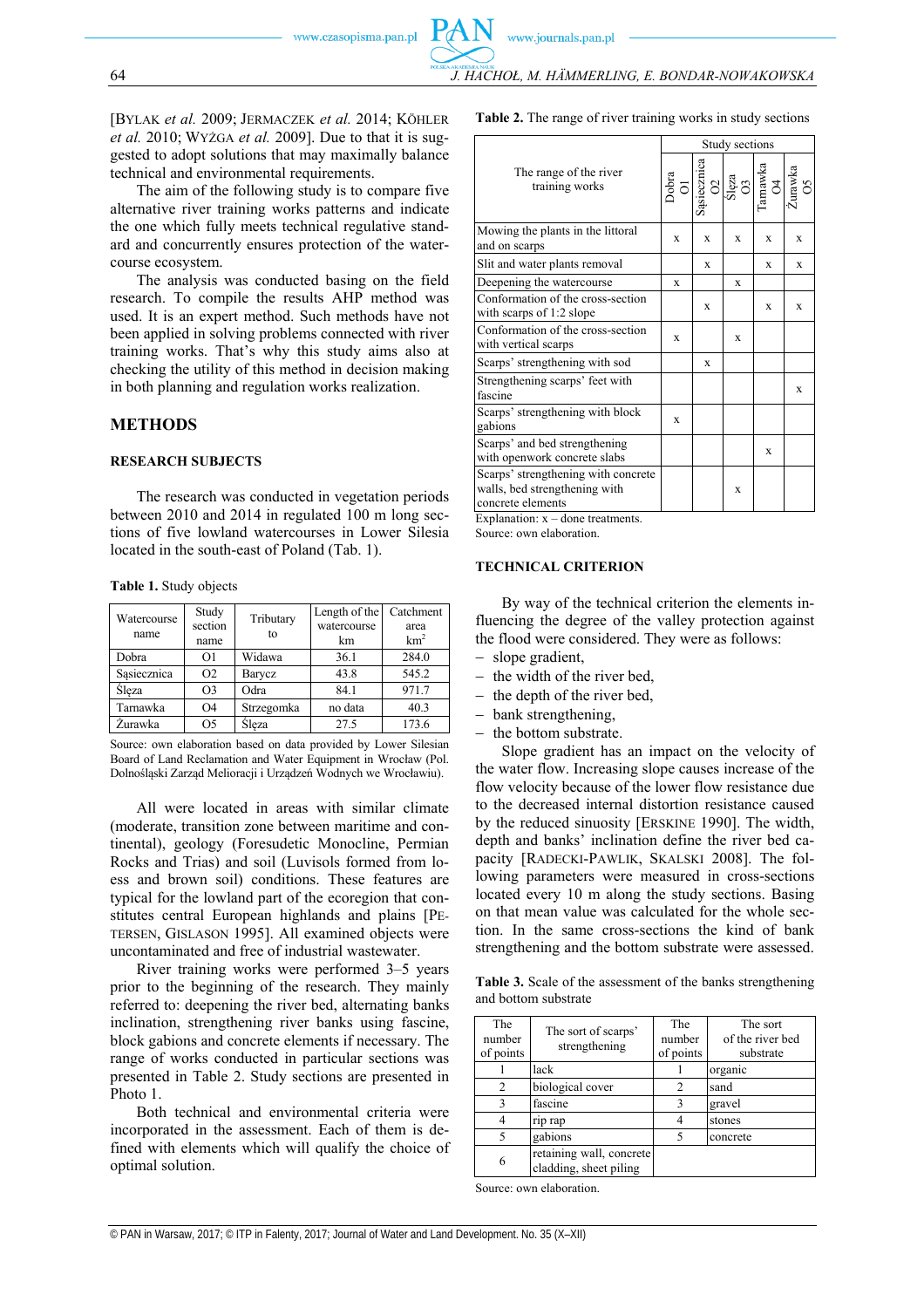www.journals.pan.pl



Photo 1. Study sections located in: Dobra – O1, Sąsiecznica – O2, Ślęza – O3, Tarnawka – O4, Żurawka – O5 (phot. *J. Hachoł*)

These elements influence slope stability, durability and both banks and bottom endurance. They were all evaluated using the point scales displayed in Table 3.

#### **ENVIRONMENTAL CRITERION**

The following elements were considered in terms of the environmental criterion:

- $-$  the number of aquatic vascular species,
- Shannon-Wiener biodiversity index,
- $-$  the structure of aquatic plant communities on banks,
- watercourse overshadowing.

In each and every study section the number of aquatic vascular plants species and the degree of its bottom coverage was identified. The research concerns vascular plants rooted in water for at least 90% of their vegetation period and free-flowing higher plants floating on the surface or beneath it. Aquatic plants' species were identified directly on the study spot. In order to define the level of plant density 5-grade rating system was used [KOHLER 1978].

Shannon–Wiener index facilitates biodiversity assessment in analysed community considering both the number of species and evenness of their coverage of the river bed. The index was determined using the formula depicted by SCHAUMBURG *et al*. [2006].

Aquatic plant structure occurring on banks and related level of the river bed overshadow determine aquatic and animalistic communities [CORTES *et al.* 2008]. Plant structure assessment was performed basing on five different types of plants such as: bryophytes and lichens, low, trailing herbs or grasses, high herbs and grasses, bushes and brush as well as trees. Plant structure was assessed in four different categories such as: the lack of plants (B), homogenous structure (J), simple (P) and complex structure (Z) [SZOSZKIEWICZ *et al.* 2008]. The river bed overshadowing was assessed in 5-grade rating system where  $0$  – indicates the lack of overshadowing,  $1$  – little overshadowing (up to  $25\%$  of the water surface),  $2$ medium overshadowing (26–50%), 3 – considerable overshadowing  $(51–75\%)$ , 4 – total one (above 76%) [SCHAUMBURG *et al.* 2006].

# **OBJECTS COMPARISON**

To compare investigated objects in terms of applied technical solutions and their ecological effects, the Analytic Hierarchy Process (AHP), developed by SAATY [1980], was used. The basis of the analysis in this method constitutes a hierarchical tree. The tree depicting considered problem was portrayed in Figure 1. Its highest level incorporates the aim of the problem i.e. the selection of optimal alternative in a watercourse regulation considering both technical and environmental criteria. Starting material for the analysis is constituted by alternative watercourse regulations applied in research objects. They were placed on the lowest tree level. Intermediate level is constituted by assessment criteria. They comprise of the elements of watercourses modified in river training works. They influence technical and ecological effects of engineering intervention to the river.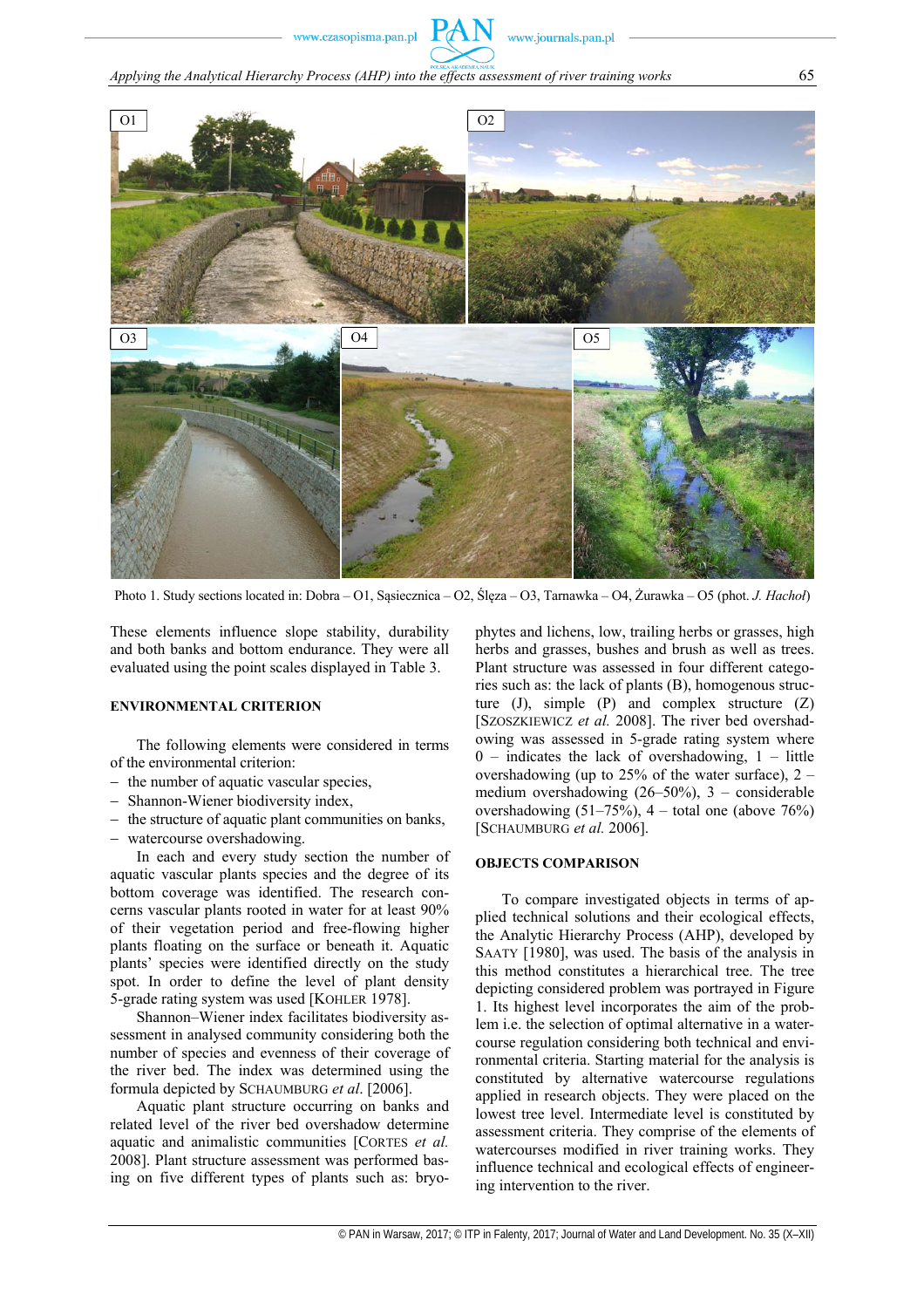

Fig. 1. Hierarchical tree for the investigated problem; source: own elaboration

In subsequent research stage comparison in pairs constituting the same level of the event tree in contrast to the elements from its higher level was done. This stage required attributing certain weights to investigated criteria. Such weights, so called preferences (local vectors) indicate the influence of particular elements on the main target realization by modifying the elements of the watercourse in given conditions in a way that is beneficial both in technical and environmental aspects. Determination of the importance of these elements with accordance to investigated criteria rested upon comparison in pairs by four experts using Saaty's scale (Tab. 4).

Obtaining requisite consistency among the experts' assessments is required in the research conduc-

**Table 4.** Assessment weights according to Saaty

| Numerical<br>assessment | Verbal assessment                                                                                                            |
|-------------------------|------------------------------------------------------------------------------------------------------------------------------|
|                         | compared criteria are equivalent                                                                                             |
| 2                       | a decision maker hesitates between minor prevalence<br>of the first criterion over the second                                |
| $\mathbf{3}$            | minor prevalence of the first criterion over the second                                                                      |
| 4                       | a decision maker hesitates between minor and<br>considerable prevalence of the first criterion over<br>the second            |
| 5                       | high prevalence of the first criterion over the second                                                                       |
| 6                       | a decision maker hesitates between considerable<br>and significant prevalence of the first criterion over<br>the second      |
| 7                       | significantly high prevalence of the first criterion over<br>the second                                                      |
| 8                       | a decision maker hesitates between significantly<br>higher and enormous prevalence of the first criterion<br>over the second |
| 9                       | enormous prevalence of the first criterion over<br>the second                                                                |

Source: own elaboration based on SAATY [1980].

ted using Saaty's method. It is conveyed by the consistency rate (*CR*) which should not exceed 0.1. It was determined in the study using the consistency index (*CI*) [KARANIK *et al.* 2016]:

$$
CI = \frac{\lambda_{\text{max}} - n}{n - 1} \tag{1}
$$

where:  $\lambda_{\text{max}}$  = maximal self-value of the comparison matrix of rank-n;  $n =$  the number of compared characteristics.

Consistency rate (*CR*) is a quotient between a consistency index (*CI*) and a random index (RI) [KARANIK *et al.* 2016]:

$$
CR = \frac{CI}{RI} \tag{2}
$$

where:  $RI =$  random index, dependent on the matrix degree. Calculated basing on Table 5.

**Table 5.** Value of random index

| 1 U | 0.58 | 0.90 | $-1.12$ | 1.24 | .32 | 1.41 |
|-----|------|------|---------|------|-----|------|

Source: own elaboration based on DOWNAROWICZ *et al.* [2000].

On the next research stage an assessment of investigated river training works alternatives was conducted by pair comparisons taking into account elements considered in technical and environmental criteria. For this purpose matrixes including values of these elements obtained in the field study were developed. For comparisons of other elements of matrixes the scales depicted in Tables 6 and 7 were applied. When developing scales the method of equal ranges was used. Obtained results of comparisons were normalized and conse-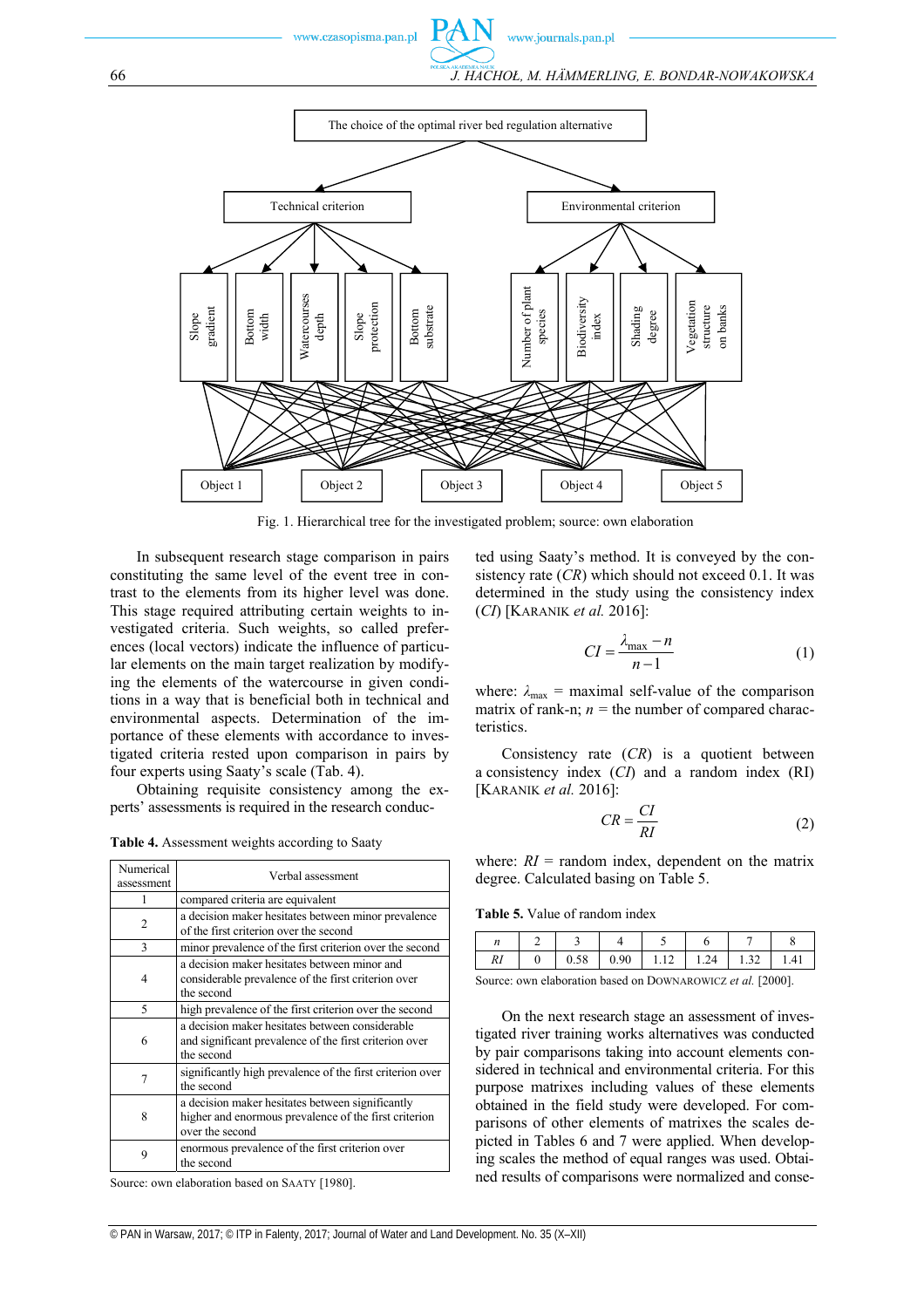| Numerical     | Verbal assessment                            |                                            |                                              |                                                          |                                                      |  |  |
|---------------|----------------------------------------------|--------------------------------------------|----------------------------------------------|----------------------------------------------------------|------------------------------------------------------|--|--|
| assessment    | slope gradient                               | bottom width                               | watercourses depth                           | slope protection                                         | bottom substrate                                     |  |  |
|               | equal in both compared<br>objects            | equal in both compared<br>objects          | equal in both compared<br>objects            | equal in both compared<br>objects                        | equal in both compared<br>objects                    |  |  |
| $\mathcal{D}$ | larger in first object by<br>$0.01 - 0.39\%$ | larger in first object by<br>$0.1 - 1.0$ m | larger in first object by<br>$0.01 - 0.08$ m |                                                          |                                                      |  |  |
|               | larger in first object by<br>$0.40 - 0.79%$  | larger in first object by<br>$1.1 - 2.0$ m | larger in first object by<br>$0.09 - 0.17$ m | larger in first object by<br>1 or 2 points <sup>1)</sup> | larger in first object by<br>$1$ point <sup>1)</sup> |  |  |
| 4             | larger in first object by<br>$0.80 - 1.19%$  | larger in first object by<br>$2.1 - 3.0$ m | larger in first object by<br>$0.18 - 0.26$ m |                                                          |                                                      |  |  |
|               | larger in first object by<br>$1.20 - 1.59\%$ | larger in first object by<br>$3.1 - 4.0$ m | larger in first object by<br>$0.27 - 0.35$ m | larger in first object by<br>3 points                    | larger in first object by<br>2 points                |  |  |
| 6             | larger in first object by<br>$1.60 - 1.99\%$ | larger in first object by<br>$4.1 - 5.0$ m | larger in first object by<br>$0.36 - 0.44$ m |                                                          |                                                      |  |  |
|               | larger in first object by<br>$2.00 - 2.39\%$ | larger in first object by<br>$5.1 - 6.0$ m | larger in first object by<br>$0.45 - 0.53$ m | larger in first object by<br>4 points                    | larger in first object by<br>3 points                |  |  |
| 8             | larger in first object by<br>2.40-2.79%      | larger in first object by<br>$6.1 - 7.0$ m | larger in first object by<br>$0.54 - 0.62$ m |                                                          |                                                      |  |  |
| 9             | larger in first object by<br>$>2.80\%$       | larger in first object by<br>$7.1 - 8.2$ m | larger in first object by<br>$0.63 - 0.70$ m | larger in first object by<br>5 points                    | larger in first object by<br>4 points                |  |  |

# **Table 6.** Assessment weights used to the pair comparison of study sections – technical criterion

<sup>1)</sup> According to the Table 3.

Source: own elaboration based on SAATY [1980].

|  |  |  | <b>Table 7.</b> Assessment weights used to the pair comparison of study sections – environmental criterion |  |
|--|--|--|------------------------------------------------------------------------------------------------------------|--|
|  |  |  |                                                                                                            |  |

| Numerical      | Verbal assessment                   |                                            |                                   |                                            |  |  |  |  |
|----------------|-------------------------------------|--------------------------------------------|-----------------------------------|--------------------------------------------|--|--|--|--|
| assessment     | number of aquatic plant species     | biodiversity index                         | shading degree                    | vegetation structure<br>on banks           |  |  |  |  |
|                | equal in both compared objects      | equal in both compared<br>objects          | equal in both compared objects    |                                            |  |  |  |  |
| $\overline{2}$ | larger in first object by 1 species | larger in first object by<br>$0.1 - 0.28$  |                                   |                                            |  |  |  |  |
| 3              | larger in first object by 2 species | larger in first object by<br>$0.29 - 0.57$ | larger in first object by 1 grad  | more complex in first object<br>by 1 grad  |  |  |  |  |
| 4              | larger in first object by 3 species | larger in first object by<br>$0.58 - 0.85$ |                                   |                                            |  |  |  |  |
| 5              | larger in first object by 4 species | larger in first object by<br>$0.86 - 1.13$ | larger in first object by 2 grads | more complex in first object<br>by 2 grads |  |  |  |  |
| 6              | larger in first object by 5 species | larger in first object by<br>$1.14 - 1.42$ |                                   |                                            |  |  |  |  |
| 7              | larger in first object by 6 species | larger in first object by<br>$1.43 - 1.70$ | larger in first object by 3 grads | more complex in first object<br>by 3 grads |  |  |  |  |
| 8              | larger in first object by 7 species | larger in first object by<br>$1.71 - 1.99$ |                                   |                                            |  |  |  |  |
| 9              | larger in first object by 8 species | larger in first object by<br>$2.00 - 2.28$ | larger in first object by 4 grads |                                            |  |  |  |  |

Source: own elaboration based on SAATY [1980].

quently summed up in matrix lines resulting in organizing vector of considered decision making variants (local priority vector) [SAATY 1990]. Vector components represent weights of consequent elements on each hierarchy level.

In order to select optimal method of river regulation both in terms of technical and environmental aspect further analysis was conducted using three variants:

- variant I in multicriterial assessment higher rank importance was attributed to technical criterion (local vector for the group of environmental criteria amounted to 0.2);
- variant  $II$  in the assessment equivalent rank was attributed to technical and environmental criterion (local vector for both criteria amounted to 0.5);

- variant  $III$  – in the assessment higher rank was attributed to ecological criterion (local vector for the group of environmental criteria amounted to 0.8).

# **RESULTS AND DISCUSSION**

# **TECHNICAL CRITERION**

Table 8 shows values of assessed technical variables, measured or evaluated during the field study. The bottom slope gradient in study sections ranged between 0.39–3.5‰. The width of the watercourses' bottoms ranged from 1.8 to 10.0 m, the depth ranged from 1.5 to 2.2 m. There were sections with scarps of 1:2 slope strengthened with sod or fascine and also vertical slopes strengthened with gabions, openwork concrete slabs and concrete walls (Tab. 2). In study sections five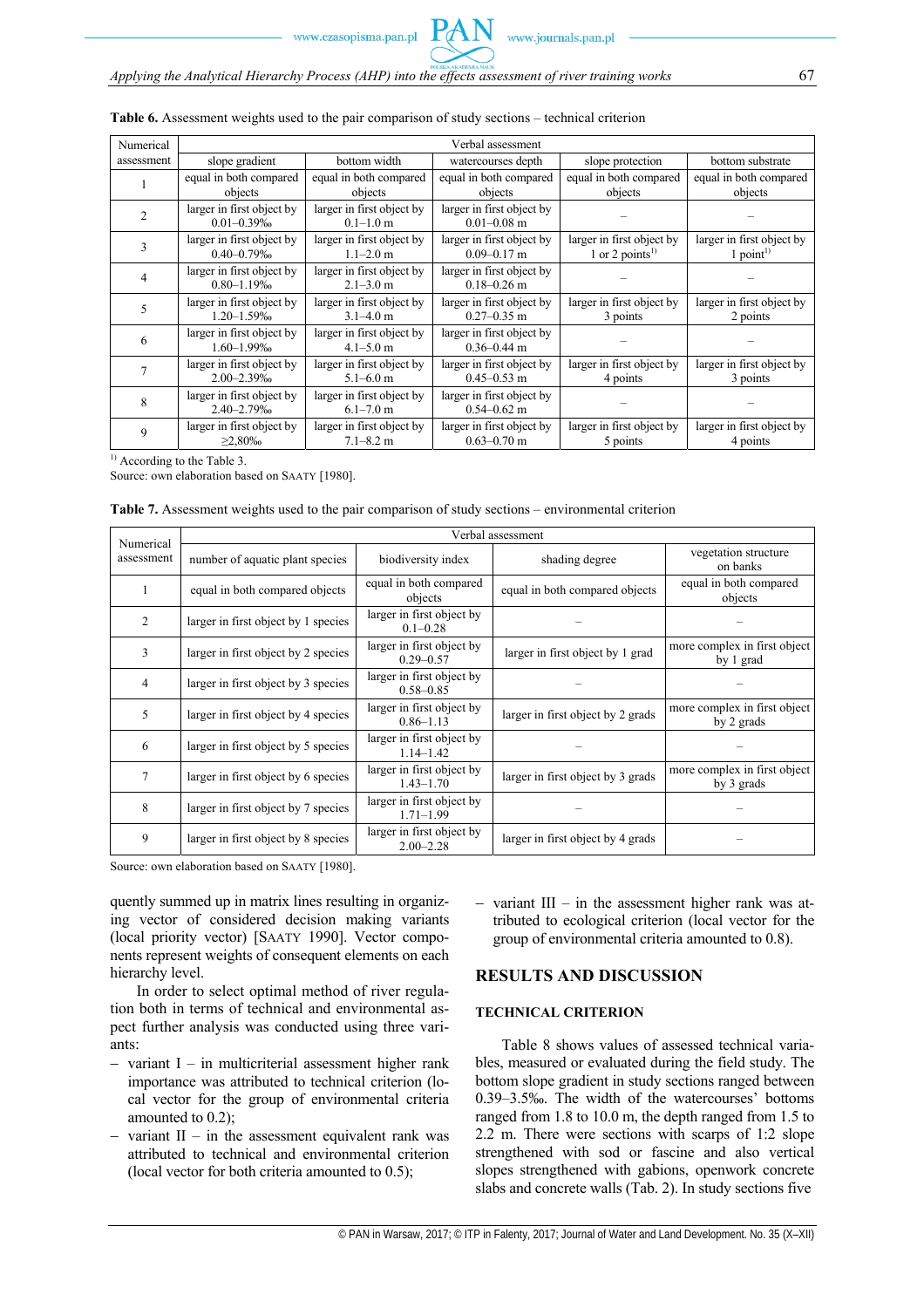www.journals.pan.pl

| Research                                  | Technical criterion                    |                      |                            |                               |                               |  |
|-------------------------------------------|----------------------------------------|----------------------|----------------------------|-------------------------------|-------------------------------|--|
| object<br>(decision<br>making<br>variant) | slope<br>gradient<br>$\%$ <sub>0</sub> | bottom<br>width<br>m | watercourses<br>depth<br>m | slope<br>protection           | bottom<br>substrate           |  |
| Dobra<br>(01)                             | 3.50                                   | 5.6                  | 1.8                        | gabions                       | gravel<br>and<br>stones       |  |
| Sąsiecznica<br>(O2)                       | 0.39                                   | 10.0                 | 1.5                        | fascine                       | sand                          |  |
| Slega (O3)                                | 1.00                                   | 5.0                  | 2.2                        | retaining<br>wall             | concrete<br>slabs             |  |
| Tarnawka<br>(O4)                          | 1                                      | 1.8                  | 2.0                        | openwork<br>concrete<br>slabs | openwork<br>concrete<br>slabs |  |
| Žurawka<br>(O5)                           | 0.40                                   | 3.0                  | 2.0                        | fascine                       | sand                          |  |

**Table 8.** Values of technical variables considered in the ranking

Source: own elaboration.

different bottom substrates were observed with organic substrate, sand, gravel, stones and concrete elements.

Depicted data indicates that the highest modification degree was found in the study section located in Ślęza watercourse. In order to strengthen the banks concrete elements were applied. The lowest interference degree was found in Sąsiecznica watercourse. Banks and bottom strengthening was abandoned here. The lack of strengthening is balanced by vast crosssections ensuring considerable watercourse capacity in case of higher water levels.

# **ENVIRONMENTAL CRITERION**

Table 9 shows values of assessed environmental variables evaluated during the field study. The research indicated that the number of aquatic plants taxa observed in the particular study sites was quite diversified, with values ranging from 0 to 8. Biodiversity index ranged from 0 to 2.28. Three shading stages were registered in the study sections: from the complete lack to the medium shading. On the scarps three plant structure categories were observed: the lack of plants, homogenous structure and complex structure.

In the study section located in Ślęza (O3) there was no vegetation. In so strongly modified watercourses characterizing with simple bottom geometry, impermeable bedrock and banks (Tab. 8, Photo 1) they are habitable only for elements of benthos biofilm, invertebrates crawling on flat surfaces, rarely – fish [BYLAK *et al.* 2009; LENAR-MATYAS, WOLAK 2009]. Such watercourses are habitable only for embryophytes that free float on the water surface e.g. members of *Lemnaceae* (duckweed) family.

The highest number of species was found in Sasiecznica (O2). Similar number of species was inventoried in Żurawka (O5) watercourse where bank feet were strengthened with fascine. This section was characterised with the highest biodiversity index of aquatic plants (Tab. 9).

**Table 9.** Values of environmental variables considered in the ranking

| Research object               | Environmental criterion               |                       |                   |                                     |  |  |
|-------------------------------|---------------------------------------|-----------------------|-------------------|-------------------------------------|--|--|
| (Decision)<br>making variant) | number<br>of aquatic<br>plant species | biodiversity<br>index | shading<br>degree | vegetation<br>structure<br>on banks |  |  |
| Dobra $(O1)$                  |                                       | 1.10                  |                   |                                     |  |  |
| Sasiecznica (O2)              |                                       | 1.80                  |                   |                                     |  |  |
| Ślęza (O3)                    |                                       | 0.00                  |                   |                                     |  |  |
| Tarnawka (O4)                 |                                       | 1.19                  |                   |                                     |  |  |
| Żurawka (O5)                  |                                       | 2.28                  |                   |                                     |  |  |

Source: own elaboration.

#### **OBJECTS COMPARISON**

In Figure 2 values of local vectors for particular elements considered by way of technical criterion (a) were depicted and for the environmental one (b), resulting from experts' assessments. They determine their weight in particular groups.

Experts' opinions conclude that among factors attributed to technical criterion the most meaningful factor in river regulation is the bottom slope (local vector  $= 0.53$ ). A bit less significant proved the bottom width and the watercourse depth (local vector  $= 0.19$ ). The relationship of those elements with the flood risk was demonstrated in numerous studies [ALCÁNTARA-AYALA 2002; BOJARSKI *et al.* 2005; NEUHOLD *et al.* 2009; TOCKNER *et al.* 1998]. With an increasing of bottom slope the energy of the water flow increases. Narrowing of the rivers bottom reduces its cross-section, thus also increasing the flow velocity. This may result in a significant increase in flood risk, as acceleration of water discharge always results in increased intensity of maximum flood flows [BOJARSKI *et al.* 2005]. Therefore the treatment increasingly used on European rivers is a local widening of the river channel [SIMONS *et al.* 2001; TOCK-NER *et al*. 1998].

In the group of factors belonging to environmental criterion the most significant is the number of aquatic plant species (local vector  $= 0.60$ ) while the second most significant factor is the biodiversity index (local vector  $= 0.27$ ). This is confirmed in the literature. Aquatic plants play important role in the aquatic systems. They supply organic matter to the watercourse, create environment diversity and shape environmental conditions [O'HARE *et al.* 2011; RIIS *et al.* 2008]. They improve the watercourses self-cleaning abilities, and reduce water erosion processes intensity [GRINBERGA 2010; LORENZ *et al.* 2012].

Basing on the results of the research considering both ranks of two criteria groups (variant I–III) and ranks attached by the experts in each group (global vectors) three object rankings were developed (Fig. 3).

In the ranking developed for variant I, where higher weight was attributed to technical criterion the first place took the section located in Dobra watercourse (O1). The section was characterized with considerable watercourse modification especially banks.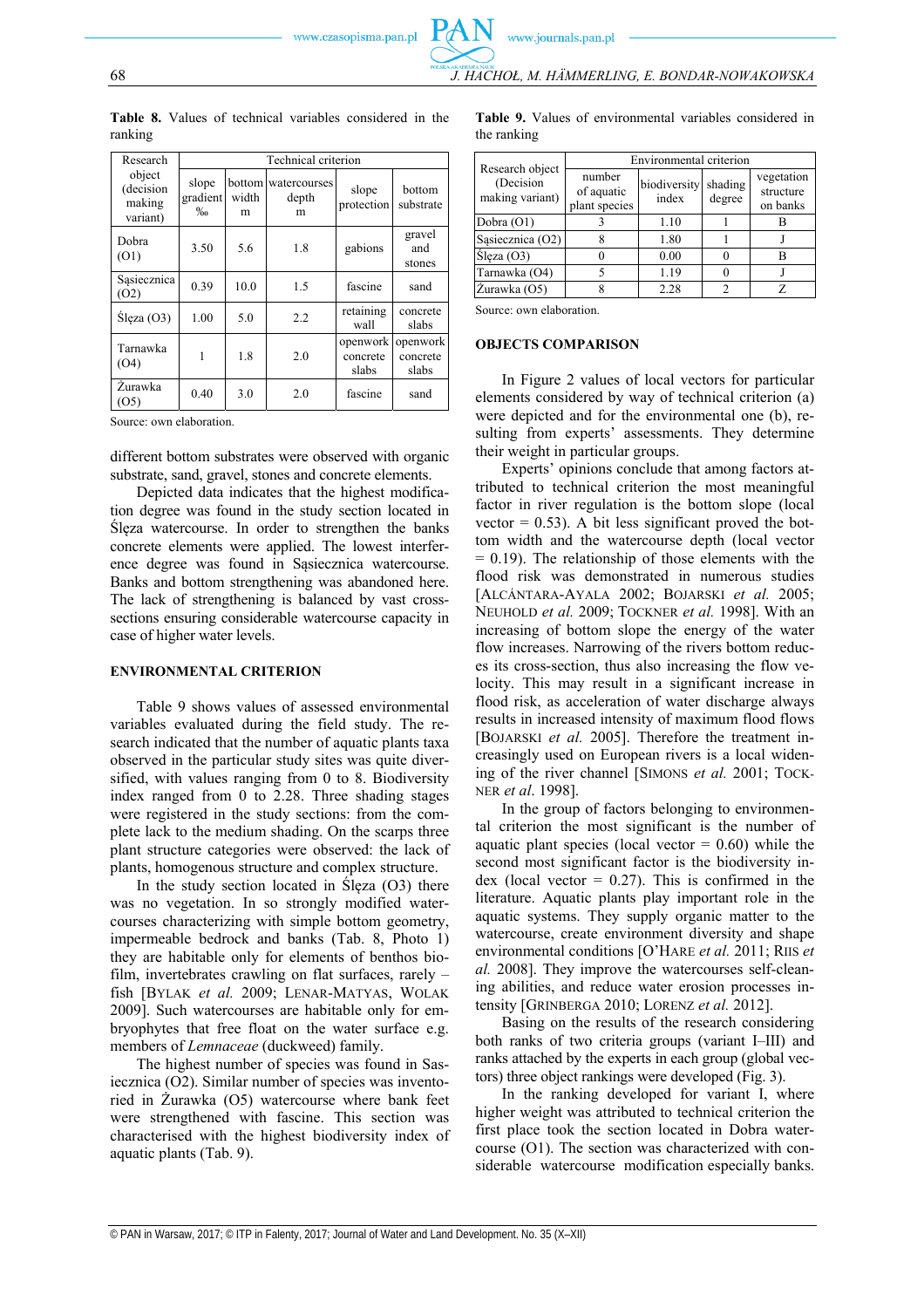

Fig. 2. Ranks attached to technical (a) and environmental (b) criteria by experts; source: own elaboration



Fig. 3. Rankings of the objects with critical share of technical criterion in the assessment (variant I), equivalent importance of both criteria (variant II) and critical share of environmental criterion in the assessment (variant III); source: own elaboration

Vertical banks, strengthened with gabions characterize with higher staidness, durability and resistance to water erosion than natural biological watercourse protection meeting criteria of environmentally friendly regulation [SZOSZKIEWICZ *et al.* 2008; ŻELAZO, PO-PEK 2002]. That is why many authors believed such solution increases flood control safety [GILVEAR, WINTERBOTTOM 1992]. Other places in this ranking were taken by Ślęza (O3) and Sąsiecznica (O3). Numerical value of weight of these two objects are similar despite applying different technical solutions in each of them. Their common feature is vast crosssection ensuring high watercourse capacity. Last places in the ranking were taken by Żurawka (O5) and Tarnawka (O4) sections.

Figure 3 depicts that the best method of river regulation ensuring both flood control and ecological safety (variant II) is, alike in variant I, the solution applied in Dobra watercourse (O1). A bit lower weight values were found in Sąsiecznica (O2) and Żurawka (O5) watercourses. Fascine and sod strengthened banks with 1:2 slope were applied in both variants. Last places in this ranking were taken by sections where banks were strengthened with concrete elements.

The ranking considering mostly environmental criterion (variant III) shows utterly different results. First places in this ranking were granted to sections without technically strengthened banks and with natural bottom substrate facilitating aquatic plants development. On the other hand banks strengthened only with plants with strengthened feet only are more susceptible to damage resulting from water erosion or anthropologic and animal activities. It is indicated by inventory results obtained by HACHOŁ and BONDAR-NOWAKOWSKA [2016], during which banks' damage was observed in watercourses strengthened with sod or fascine. Moreover, such banks are quickly overgrown by plants what results in worsened hydraulic conditions of the watercourse [TYMIŃSKI 2008] and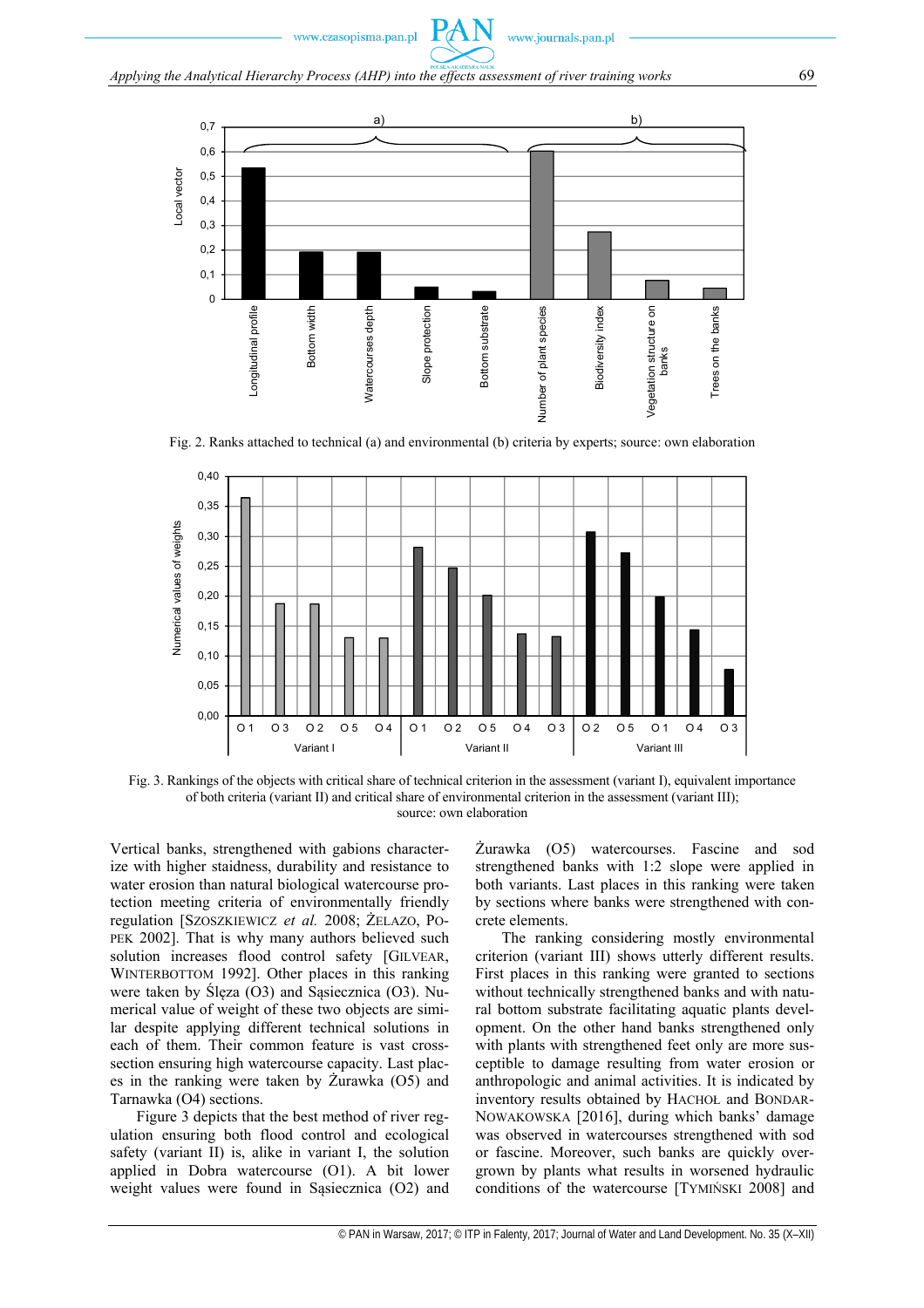70 *J. HACHOŁ, M. HÄMMERLING, E. BONDAR-NOWAKOWSKA*

therefore more frequent need for maintenance works. The last place in investigated ranking was taken by Ślęza section (O3) with the highest modification degree.

The research shows that the best variant of river training works scheme, ensuring both flood control and ecological safety, is the solution applied in Dobra (O1). Banks strengthened with gabions are resistant to water erosion, the large width and no bottom strengthening create conditions for development of water plants, which grow despite the strongly modified slopes. It is due to the fact that species occurred in the Dobra River (*Berula erecta* (Huds.) Coville, *Callitriche* sp., *Elodea canadensis* L.) are very common in lowland watercourses and have a high tolerance to habitat conditions. Aquatic plants have a very effective mechanism of vegetative reproduction and proliferation. Therefore any disturbance to the environment caused by watercourse modification is in any case quickly repaired by the regeneration of the ecosystem [BONDAR-NOWAKOWSKA, HACHOŁ 2010; GABREY *et al.* 2006; WIEGLEB *et al.* 2014]. However, due to the strong profiling and strengthening of the slopes with gabions such a variant would be difficult to accept for ecologists. Due to less resistance this increases the flow velocity and it is widely known that current velocity is a decisive factor determining the vegetation structures in running waters [JANAUER *et al.* 2010; GRINBERGA 2011; RAMBAUD *et al.* 2009]. Only three aquatic plant species were found in the study section, the biodiversity index was 1.10. In addition, this study section looks more like a channel than a natural river (Photo 1).

River training works have been frequently criticised for causing increased velocities, bank erosion, channel straightening, upstream degradation and downstream deposition [ERSKINE 1990]. Therefore it is very important to find the solutions that may be compromise between technical and environmental requirements. Multicriteria methods are valuable tools for making decisions and evaluating different solutions. AHP method has not been applied in solving problems connected with river regulation. But it is widely used in the field of environmental engineering, e.g. for selection of localization wind farm [WĄTRÓB-SKI, GARNYSZ 2009], to support municipal landfill site selection [KOLENDO, KOLENDO 2013], for searching an optimal solution of an urban sewerage system modernization [ZAWILSKI, SAKSON 2013], to evaluate investment projects in a hard coal mine [SOJDA, WOLNY 2012] and for assessment of management technologies of waste from mining industry [KOZIOŁ *et al.* 2011]. The results does indicate usefulness of AHP method in research and analyses aiming at defining the interference between river training works and alternations in the watercourse ecosystem. However, AHP has disadvantages such as the difficulty with the choice of the assessment criteria and when the criteria assessment obtained from the experts are divergent.

### **CONCLUSIONS**

The river training works are executed mainly for the purpose of eliminating or reducing the flood risk. It is always necessary to study and predict the behaviour of the river and its reaction on the intervention to the river. The study investigated three variants characterizing different attitude to regulatory works. In variant I, the priority was given to technical aims, in variant II the equal importance was granted to both technical goals and environmental protection of a watercourse, in variant I the priority was given to environmental aims. Each attitude requires different model of regulatory works in the watercourse. In the first case the regulation should be technical while in variant II and III it is difficult to unambiguously indicate the right model for further research and analyses.

Conducted research indicated it is impossible to meticulously depict changes in the watercourse being the consequence of regulatory works. However, it possible to foresee them. It was confirmed by experts' observations whose opinions generally corresponded to alternations observed in watercourses after 3–5 years since regulatory works completion. Therefore, planning regulatory works to assess changes in environmental elements of the watercourse requires expert methods. Results of the study indicate high usefulness of AHP method.

#### **Acknowledgement**



Dofinansowano ze środków Wojewódzkiego Funduszu Ochrony Środowiska i Gospodarki Wodnej w Lublinie Cofinanced by Voivodeship Fund for Environmental Protection and Water Management in Lublin

# **REFERENCES**

- ALCÁNTARA-AYALA I. 2002. Geomorphology, natural hazards, vulnerability and prevention of natural disasters in developing countries. Geomorphology. No. 47 p. 107– 124.
- BOJARSKI A., JELEŃSKI J., JELONEK M., LITEWKA T., WYŻGA B., ZALEWSKI J. 2005. Zasady dobrej praktyki w utrzymaniu rzek i potoków górskich [Good practices in maintaining of mountain rivers and streams]. Warszawa. Ministerstwo Środowiska. ISBN 83-920309-2-3 pp. 143.
- BONDAR-NOWAKOWSKA E., HACHOŁ J. 2010. Zmiany w składzie gatunkowym naczyniowych roślin wodnych po konserwacji cieków [Changes by the aquatic plant species composition after the maintenance works on water courses]. Woda-Środowisko-Obszary Wiejskie. T. 10. Z. 3(31) p. 41–48.
- BYLAK A., KUKUŁA K., KUKUŁA E. 2009. Influence of regulation on ichthyofauna and benthos of the Różanka stream. Ecohydrology and Hydrobiology. No. 9 p. 211– 223.
- CORTES R.M.V, VARANDAS S., HUGHES S.J., FERREIRA M.T. 2008. Combining habitat and biological characteriza-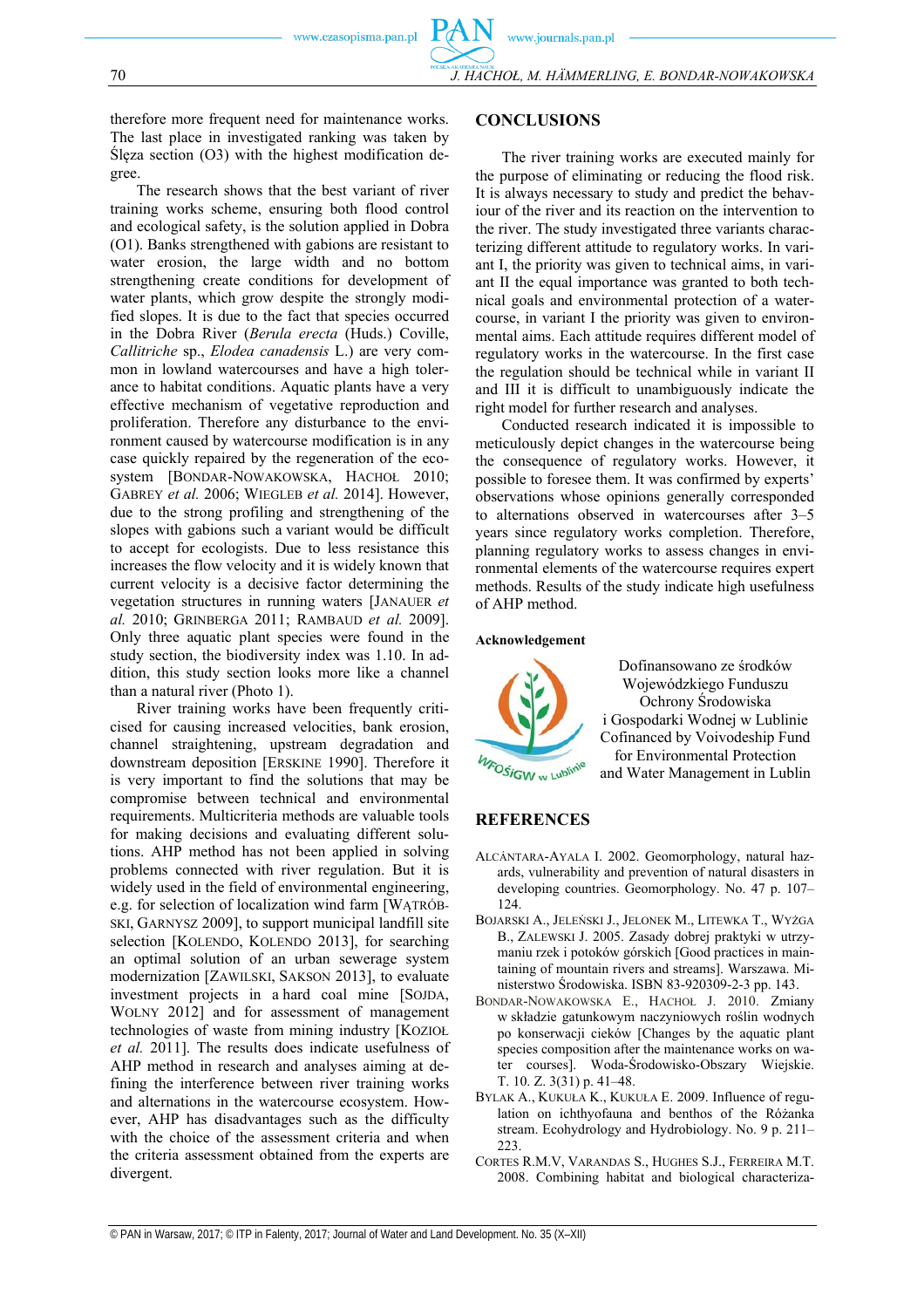tion: Ecological validation of the river habitat survey. Limnetica. No. 27(1) p. 39–56.

- DOWNAROWICZ O., KRAUSE J., SIKORSKI M., STACHOWSKI W. 2000. Zastosowanie metody AHP do oceny i sterowania poziomem bezpieczeństwa złożonego obiektu technicznego. W: Wybrane metody ergonomii i nauki o eksploatacji [Application of AHP method for evaluation and safety control of a complex technical system. In: Selected methods of ergonomics and exploitation science]. Ed. O. Downarowicz. Gdańsk. Wydaw. PG p. 7–42.
- DUSZYŃSKI R. 2007. Ekologiczne techniki ochrony brzegów i rewitalizacji rzek [Ecological techniques of river bank protection and river revitalization]. Inżynieria Morska i Geotechnika. No. 6 p. 341–351.
- ERSKINE W.D. 1990. Hydrogeomorphic effects of river training works: the case of the Allyn River, NSW. Geographi-cal Research. Vol. 28. Iss. 1 p. 62–76.
- GARBEY C., THIÉBAUT G., MULLER S. 2006. An experimental study of the plastic responses of *Ranunculus peltatus* Schrank to four environmental parameters. Hydrobiologia. No. 570 p. 41–46.
- GILVEAR D.J., WINTERBOTTOM S.J. 1992. Channel change and flood events since 1783 on the regulated river Tay, Scotland: Implications for flood hazard management. Regulated Rivers: Research & Management. Vol. 7. Iss. 3 p. 247–260.
- GRINBERGA L. 2010. Environmental factors influencing the species diversity of macrophytes in middle-sized streams in Latvia. Hydrobiologia. No. 656 p. 233–241.
- GRINBERGA L. 2011 Macrophyte species composition in streams of Latvia under different flow and substrate conditions. Estonian Journal of Ecology. Vol. 60. Iss. 3 p. 194–208.
- HACHOŁ J., BONDAR-NOWAKOWSKA E. 2016. Wielokryterialna ocena skutków regulacji rzek. W: Interdyscyplinarne zagadnienia w inżynierii i ochronie środowiska [Multi-criteria evaluation of the effects of river regulation. In: Interdisciplinary issues in engineering and environmental protection]. T. 8. Ed. B. Kaźmierczak, A. Kotowski, K. Piekarska. Wrocław. Oficyna Wydawnicza Politechniki Wrocławskiej p. 108–119.
- JANAUER G.A., SCHMIDT-MUMM U., SCHMIDT B. 2010. Aquatic macrophytes and water current velocity in the Danube River. Ecological Engineering. No. 36 p. 1138– 1145.
- JERMACZEK A., PAWLACZYK P., PRZYBYLSKA J. 2014. Ochrona i odtwarzanie naturalnego charakteru rzek i dolin rzecznych na przykładzie rzeki Stobrawy [Protection and restoration of the natural character of rivers and river valleys on the example of the Stobrawa River]. Opole. Wydaw. UM Województwa Opolskiego. ISBN 9788360455654 pp. 96.
- KARANIK M., WANDERER L., GOMEZ-RUIZ J.A., PELAEZ J.I. 2016. Reconstruction methods for AHP pairwise matrices: How reliable are they? Applied Mathematics and Computation. No. 279 p. 103–124.
- KOHLER A. 1978. Methoden der Kartierung von Flora und Vegetation von Süβwasserbiotopen [Methods of mapping the flora and vegetation of freshwater habitats]. Landschaft und Stadt. Vol. 10(2) p. 73–85.
- KOLENDO M., KOLENDO Ł. 2013. Model decyzyjny wielokryterialej metody hierarchii analitycznej (AHP) we wspomaganiu wyboru lokalizacji składowiska odpadów komunalnych (na przykładzie wybranej części powiatu białostockiego) [Analytic Hierarchy Process (AHP) decision model to support municipal landfill site selection

(using as an example a selected part of district of Białystok)]. Ekonomia i Środowisko. No. 3 (46) p. 228– 236.

- KOZIOŁ W., PIOTROWSKI Z., POMYKAŁA R., MACHNIAK Ł., BAIC I., WITKOWSKA-KITA B., LUTYŃSKI A., BLASCHKE W. 2011. Zastosowanie analitycznego procesu hierarchicznego (AHP) do wielokryterialnej oceny innowacyjności technologii zagospodarowania odpadów z górnictwa kamiennego [Application of Analytic Hierarchy Process (AHP) for multicriteria assessment of the technologies of waste from coal mining management innovation]. Rocznik Ochrona Środowiska. No. 13 p. 1619–1634.
- KÖHLER J., HACHOŁ J., HILT S. 2010. Regulation of submersed macrophyte biomass in a temperate lowland river: Interactions between shading by bank vegetation, epiphyton and water turbidity. Aquatic Botany. Vol. 92. Iss. 2 p. 129–136.
- LENAR-MATYAS A., WOLAK A. 2009. Budowle regulacyjne – ich wpływ na makrofaunę wodną [Regulatory structures – their influence on aquatic macrofauna]. Monografie Komitetu Inżynierii Środowiska Polskiej Akademii Nauk. No. 56 p. 251–260.
- LORENZ A.W., KORTE T., SUNDERMANN A., JANUSCHKE K., HAASE P. 2012. Macrophytes respond to reach-scale river restorations. Journal of Applied Ecology. No. 49 (1) p. 202–212.
- NEUHOLD C., STENZEL P., NACHTNEBEL H.P. 2009. Incorporating river morphological changes to flood risk assessment: uncertainties, methodology and application. Natural Hazards and Earth System Sciences. Vol. 9. Iss. 3 p. 789–799.
- O'HARE J.M., O'HARE M.T., GURNELL A.M., DUNBAR M.J., SCARLETT P.M., LAIZÉ C. 2011. Physical constraints on the distribution of macrophytes linked with flow and sediment dynamics in British rivers. River Research and Applications. No. 27 p. 671–683.
- PETERSEN R.C., GISLASON G.M. 1995. Rivers of the nordic countries. In: River and stream ecosystems. Ed. C.E. Cushing, K.W. Cummins, G.W. Minshall. Amsterdam. Elsevier p. 295–341.
- RADECKI-PAWLIK A., SKALSKI T. 2008. Bankfull discharge determination using the new Invertebrate Bankfull Assessment Method. Journal of Water and Land Development. No. 12 p. 145–153.
- RAMBAUD M., COMBROUX I., HAURY J., MORET J., MACHON N., ZAVODNA M., PAVOINE S. 2009. Relationships between channelization structures, environmental characteristics, and plant communities in four French streams in the Seine–Normandy catchment. Journal of the North American Benthological Society. Vol. 28. Iss. 3 p. 596– 610.
- RIIS T., SUREN A.M., CLAUSEN B., SAND-JENSEN K. 2008. Vegetation and flow regime in lowland streams. Freshwater Biology. No. 53 p. 1531–1543.
- SAATY T.L. 1980. The analytic hierarchy process. New York. McGraw-Hill. ISBN 0-07-054371-2 pp. 296.
- SAATY T.L. 1990. How to make a decision: The analytic hierarchy process. European Journal of Operational Research. No. 48 p. 9–26.
- SCHAUMBURG J., SCHRANZ C., STELZER D., HOFMANN G., GUTOWSKI A., FOERSTER J. 2006. Instruction protocol for the ecological assessment of running waters for implementation of the EC Water Framework Directive: Macrophytes and phytobenthos. München. Bavarian Environment Agency. ISBN 3-937911-02-2 pp. 245.